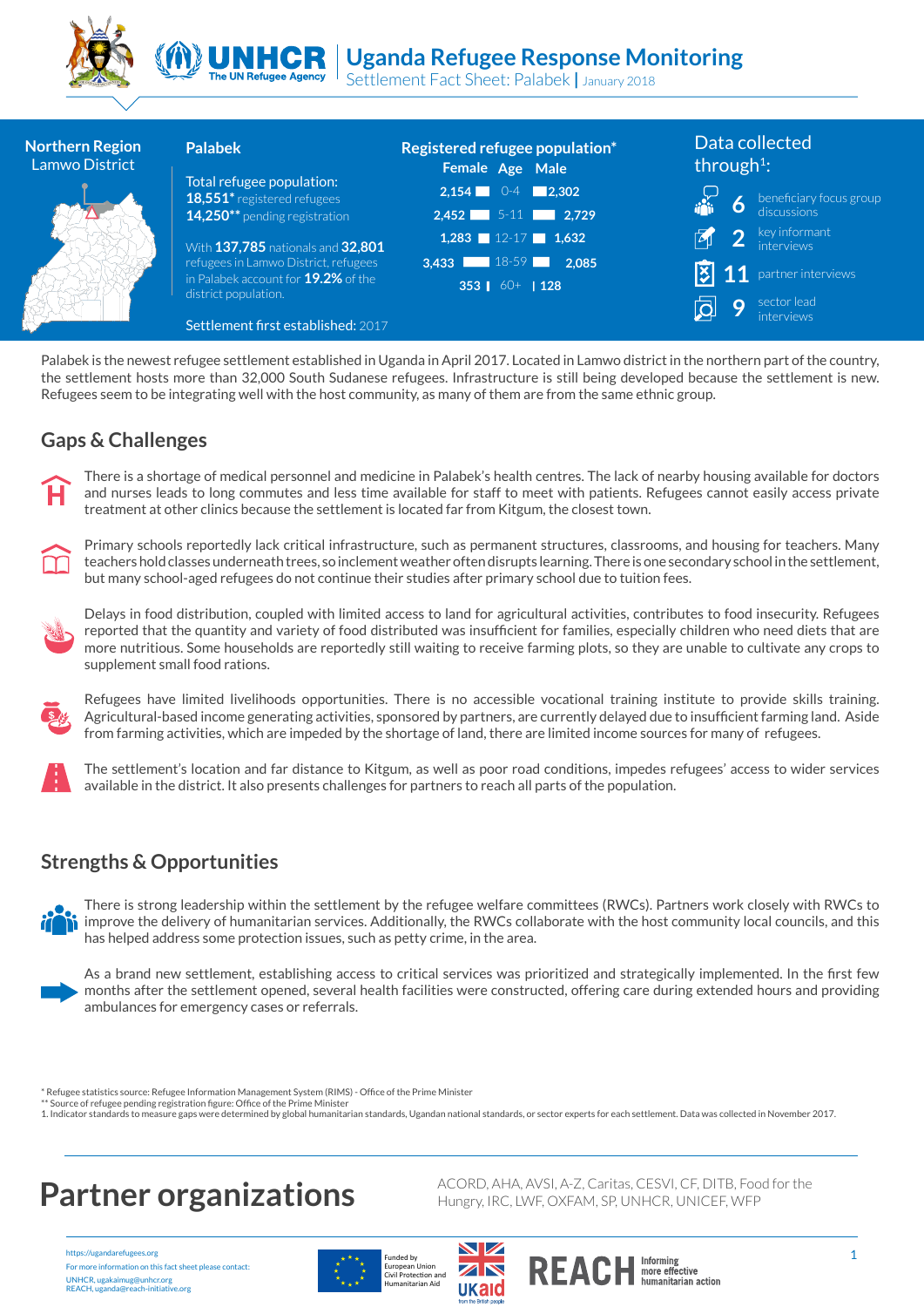

# **Uganda Refugee Response Monitoring**

**230** 

live births reported in the past three months, but a lack of data on newborns receiving official documentation prevents the gap from being measured

AVSI, ACORD, CF, LWF OXFAM, UNICEF

Settlement Fact Sheet: Palabek **|** January 2018

# **Protection 6** partners:



new arrivals reported in the past three months have received biometric registration and identification, but a lack of data on the total number of new arrivals prevents the gap from being measured

## **Sexual and gender-based violence (SGBV)**





2. Provision of water through trucking ended in January 2018.

https://ugandarefugees.org For more information on this fact sheet please contact: UNHCR, ugakaimug@unhcr.org REACH, uganda@reach-initiative.org



European Union<br>Civil Protection and<br>Humanitarian Aid